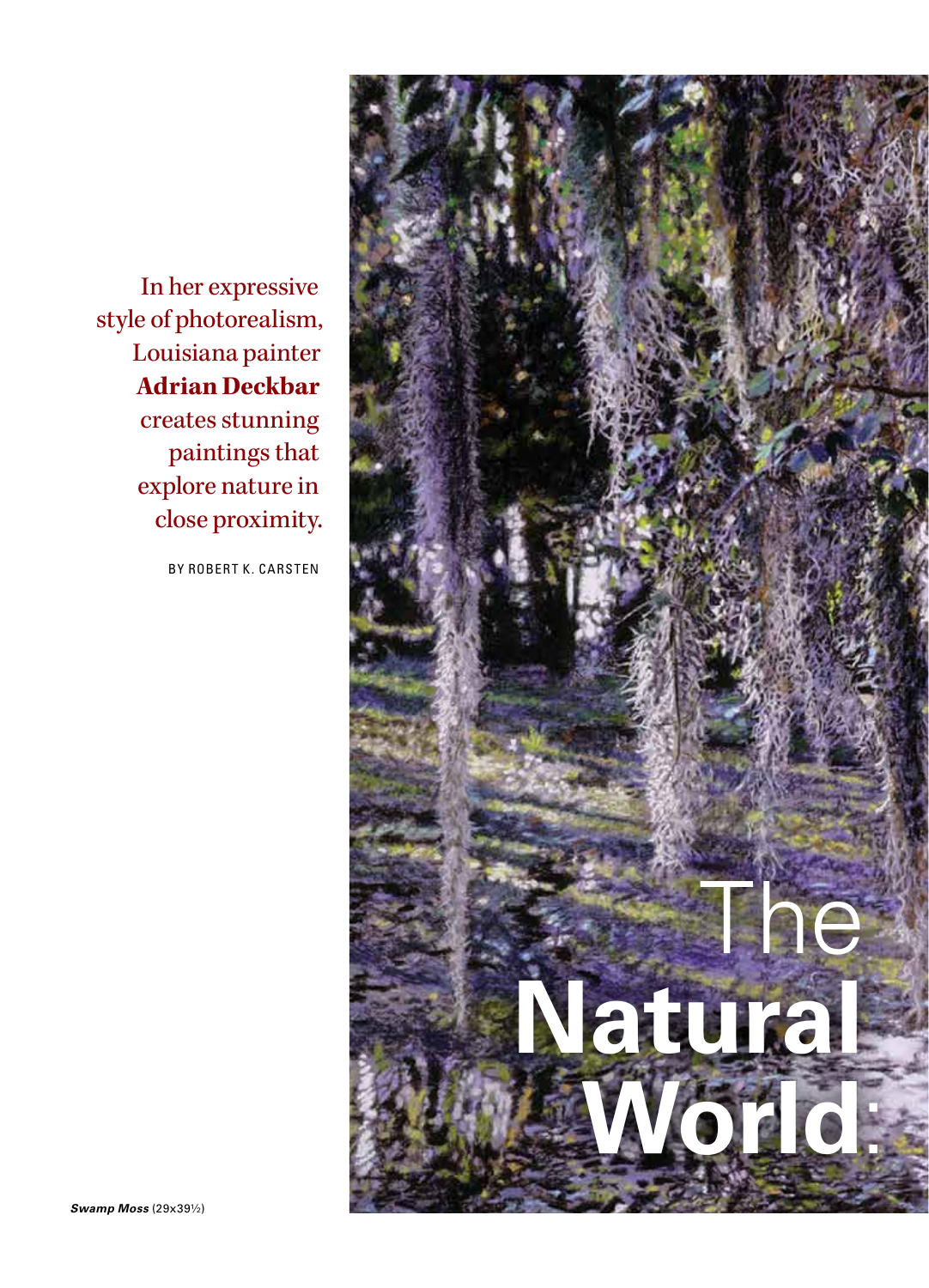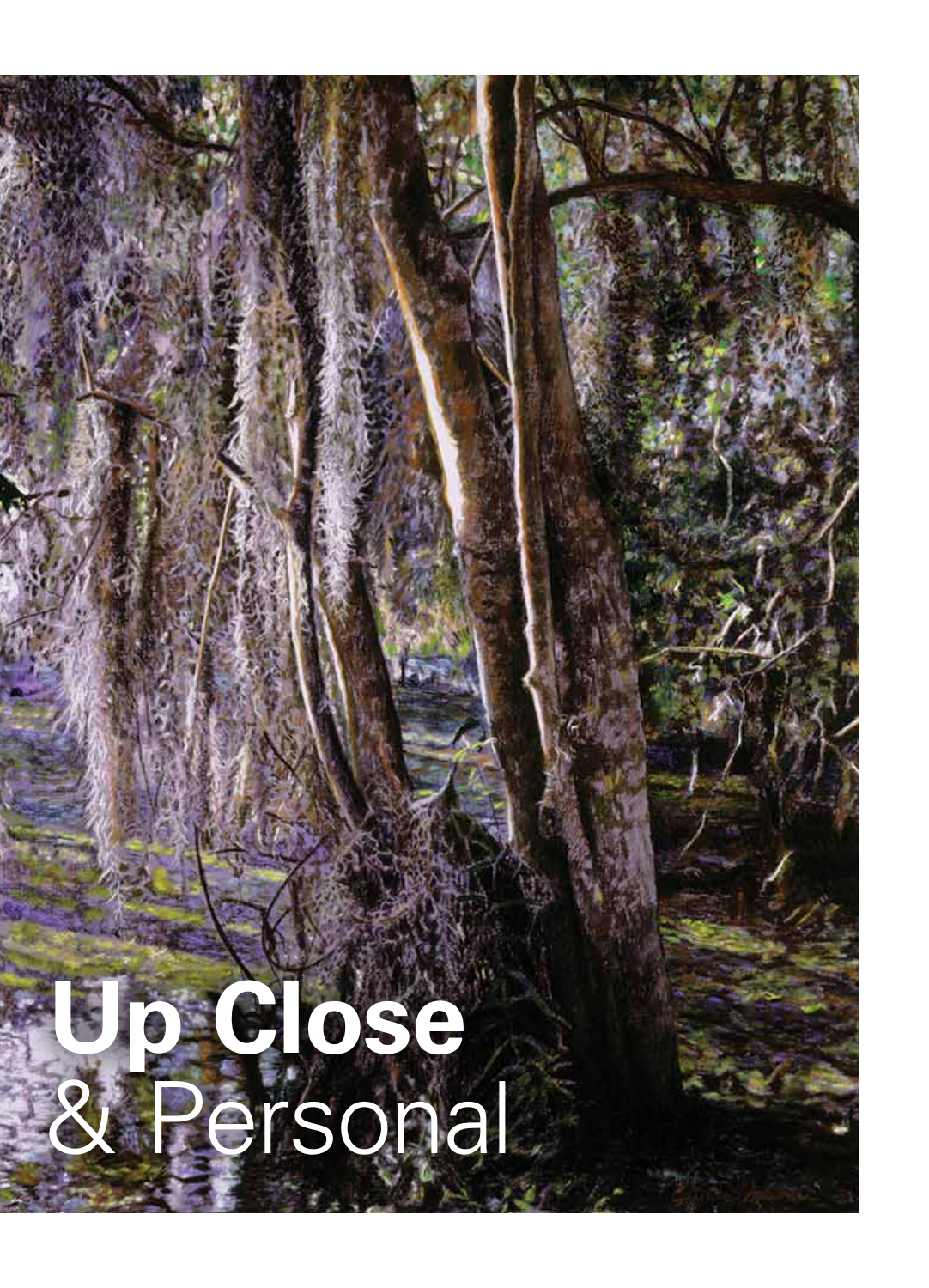

# ALTHOUGH ADRIAN DECKBAR ENJOYED

OCCASIONAL WALKS in nature while growing up as a fourth-generation New Orleanian, she always considered herself a city girl. From an early age, she loved painting and drawing and went on to study art, receiving a bachelor of arts and two masters. Later, she became an instructor at the New Orleans Academy of Fine Arts, an adjunct professor and professor of practice at Tulane University, and a professional figure painter. She spent 35 years portraying people in commonplace city environments such as offices and cafés, where she posed her subjects looking out to blurry scenes, toward the end—nature. Her figure paintings, done in a photorealistic style, sold well in galleries across the country. She was living a picture-perfect artist's life, experiencing a level of success to which aspiring artists can only dream.

#### From Figure to Terra Firma

But about a decade ago, Deckbar had an epiphany that forever impacted her art and her life: She came to the realization that using the figure to embody all that she wanted to communicate was no longer viable. "I'd been painting women in their 20s and 30s, and when I was that age and even into my 40s, it served my purpose by being autobiographical," she says. "But by the time

I was in my early 50s, I began to feel more like a voyeur. There was a disconnect, and the work was becoming formulaic. I had taken the figure as far as I could, and it didn't 'speak' to me anymore. I wasn't feeling passionate about my work."

Deckbar had always been drawn to nature; in the 1980s, she and Mike, her then-boyfriend (and now husband) purchased a boat to travel the New Orleans waterscapes, and she eventually brought her camera along to capture the scenery. She also cherished long walks among the rock ledges near their cabin situated on 60 acres in the Ozark Mountains of northern Arkansas. Time spent in both locations—and the extreme contrast in them—made Deckbar feel "really alive."

Given this inexplicable pull toward nature, Deckbar decided to make a sea change in her art. "I wanted to go as far away from people, buildings, windows and the city as possible," she says. She decided to try her hand at painting nature and the landscape, sans figures.

Making a monumental change within a successful career required a faith and courage. With an extensive background in art history, she knew that mid-career changes are quite common and found encouragement via two artists. "One of New Orleans' leading artists, the late Robert Gordy [1933-1986], radically moved from what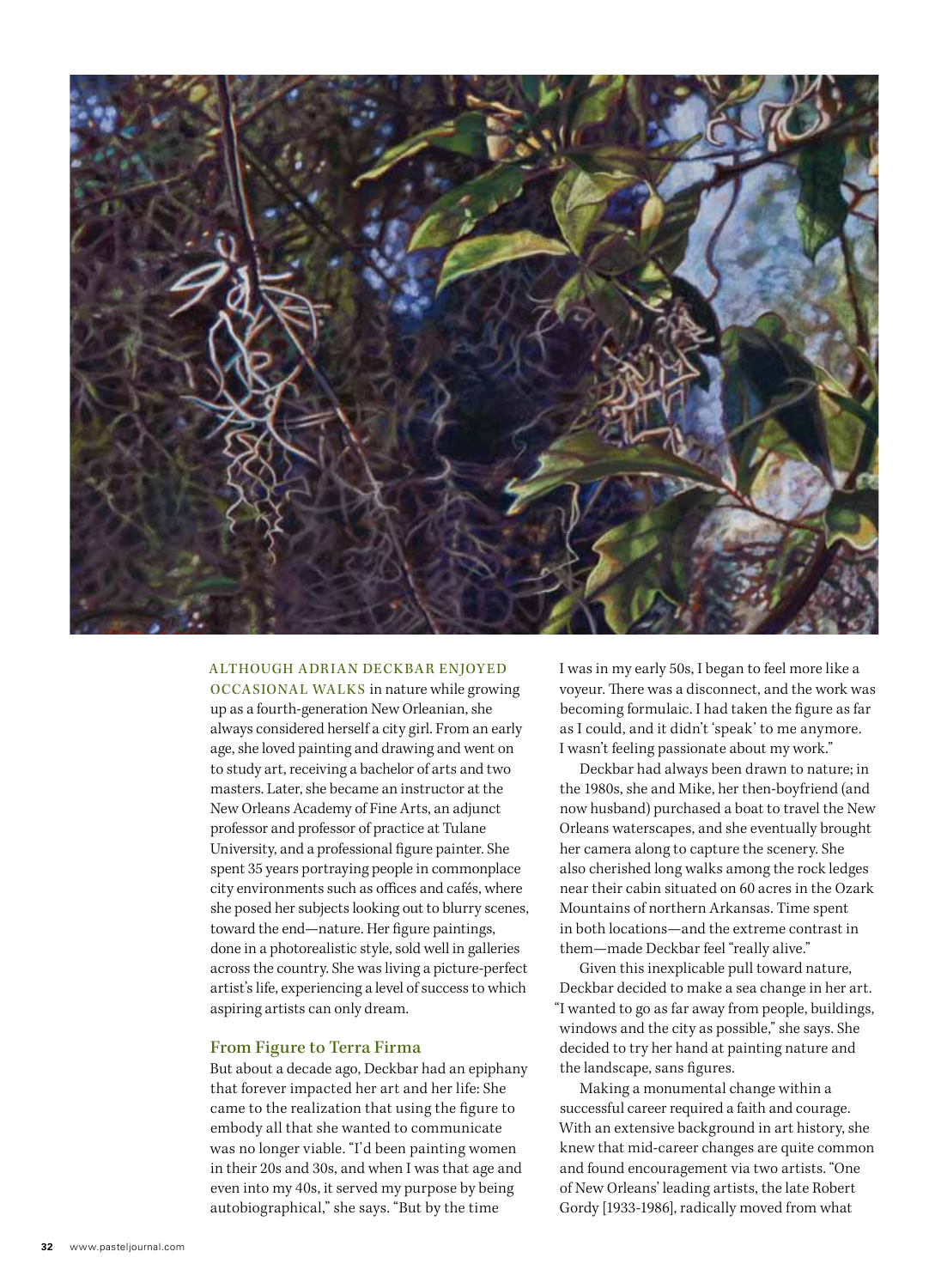

**Primal Dance** (34½x29)

**At The Edge II** (opposite; 18x27)

he had been doing to making large, expressionist heads, for which he is now well known," says Deckbar. "So I took my cue from him and also from Edgar Degas [1834-1917]. Although known for his ballerinas, Degas shifted to painting landscapes. I also had unwavering support from Mike who told me to believe in myself—that I could do anything well that I set my mind and heart to doing. His vote of confidence meant a great deal."

She and Mike, a professional photographer, set out on photo shoots to the Louisiana swamps, bayous and rural lands. On one occasion, while visiting her sister in Natchitoches, La., she recalls, "At one of the former plantations there, I saw this beautiful old oak tree. My sister and I drove back and forth many, many times waiting for the sunlight on the trunk to be just right. Looking at the photos later, I realized that it really was as much about the light on the trunk as it was the colors on those roots."

One of these photos would become the reference for Louisiana Oak (page 00). With a selection of nature photos at hand, Deckbar got to work. "After a long day of teaching, I would go to my studio and paint until late in the evening," she says. "I was re-energized." She approached her new subject with abandon, not thinking about clients or galleries or of the reception—good, bad or indifferent—that these paintings might receive. Deckbar's only concern was painting, pure and simple—or not so simple. Compared to a figurative subject in which she could pose her subject in a carefully controlled environment for

"I'm not at all like a 19th-century realist painter. I love that quality of abstraction up close." - ADRIAN DECKBAR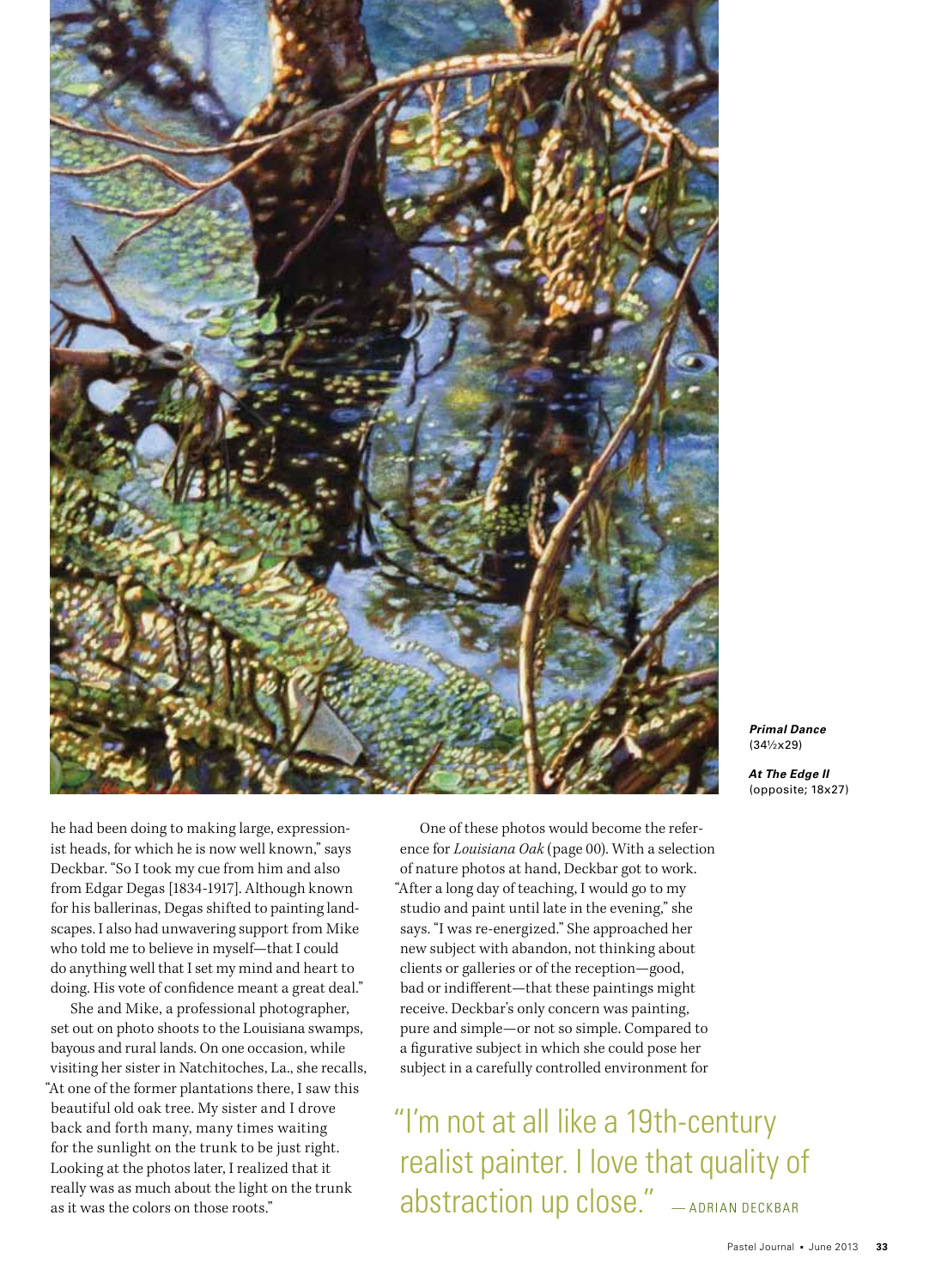

**Louisiana Oak** (detail; 39x31)

# **LIGHT YET BOLD**

In Louisiana Oak, Adrian Deckbar pays tribute to inspirational muse Edgar Degas. "Degas put a big focus on board color and then let that color shine throughout the entire painting," she says. Believing that the ground needs to be "the spokesman for the painting," Deckbar chose a bold brick red and then added pumice to make the pastel gritty, an important factor for an artist who thinks color is about layering rather than blending. Still, she emphasizes that "less is more," and drawing lines of certainty is key to the palpable texture of the tree's roots and bark. "I was continually drawn to the roots in an abstract kind of way. The forms, shapes, the lights and darks are all directives when it comes to visual interest."

> a photo session, landscapes seemed to present utter chaos.

Working diligently to become acquainted with her subject and to overcome compositional obstacles, Deckbar eventually created a consistent body of work. She didn't tell her gallery representatives of 17 years about her new subject for some time; when she did, she knew they were shocked. "Nevertheless, they decided to show them in 2003," she says. As a trailblazer, her new works weren't yet fully appreciated. She had a show with a different gallery in 2005, just two months after Hurricane Katrina, that was attended by a large crowd looking for a cultural outlet—and hope post-hurricane. Not long after, Deckbar observed that many local artists were painting swampand marsh-inspired landscapes. "I had always cropped tight with my camera, but now I chose to zoom in for stronger landscape compositions and images that would not be cliché," she says.



### Nature in Its Purist Form

Venturing still further afield, Deckbar and her husband discovered a remote wetland just an hour from the city. In what has become one of their favorite destinations, Wild Honey Island Swamp, they were able to explore the area using their pirogue, a small flat-bottomed boat popular with early Cajuns in the Louisiana marshes. "I was terrified at first, hearing alligators and other unfamiliar sounds," she says. But an overwhelming fascination with this primal world soon quelled her anxiety. In areas where the water was shallow, they would get out and walk among giant old-growth cypresses. This watery, forested world was pristine and primeval, and it had an enormous effect upon the artist's sensibilities. "I was seeing nature in its purest form," she says. The artist now has a cadre of extraordinary closeup images of the forest and wetlands from which to paint.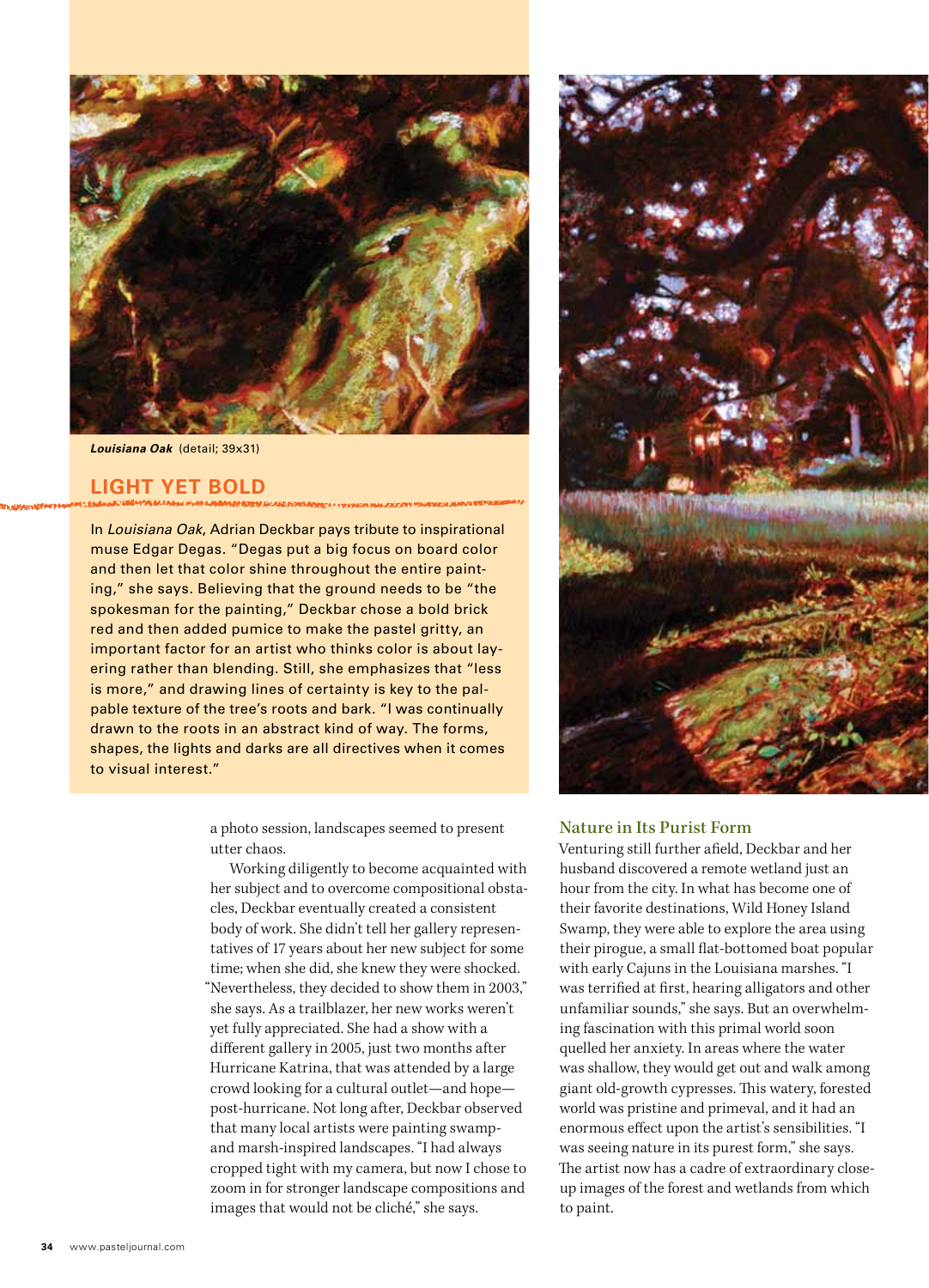

## **Louisiana Oak** (32x48)

#### Photorealism With a Twist

Not only is Deckbar forthright about her dependency on photography as an integral part of her artistic process, she's nothing short of exuberant about her results. "I'm a studio painter, not a plein air painter," she says. "I've tried not using photos, but that didn't work. They help me a great deal in composing my paintings." Over time, she's learned to be more adventurous with her references, editing objects in and out, often using a composite of more than one photograph.

Even her technique of applying pastel or paint has become freer and much looser, and yet, from a distance, her paintings look extremely real. "Sometimes a person will be walking by and ask my gallery director, 'Who did those large photographs?' He'll then take that person over to my work, and the viewer will be astonished to see all of the strokes," she says. "They're really quite painterly up close and photoreal from further

away. I love that my paintings can be read in those different ways so the viewer can have different experiences. I'm not at all like a 19th-century realist painter. I love that quality of abstraction up close. It's like its own world."

Each of Deckbar's paintings is "born" out of a photography session in the wild. Because she's a professional photographer as well as a painter, Deckbar intuitively knows when she takes a picture whether it will become a pastel, an acrylic or an oil painting. Selected digital images are then sent to a photo processor to be made into slides. To begin the painting process, she projects the slide directly onto the paper or canvas, moving it around and back and forth to get the exact composition and effects she desires. She then draws

SEE MORE OF ADRIAN DECKER'S PHOTOREALISTIC LANDSCAPES AT **WWW.ARTISTSNETWORK.COM/ MEDIUM/PASTEL/PHOTOREALISTIC-PAINTINGS**.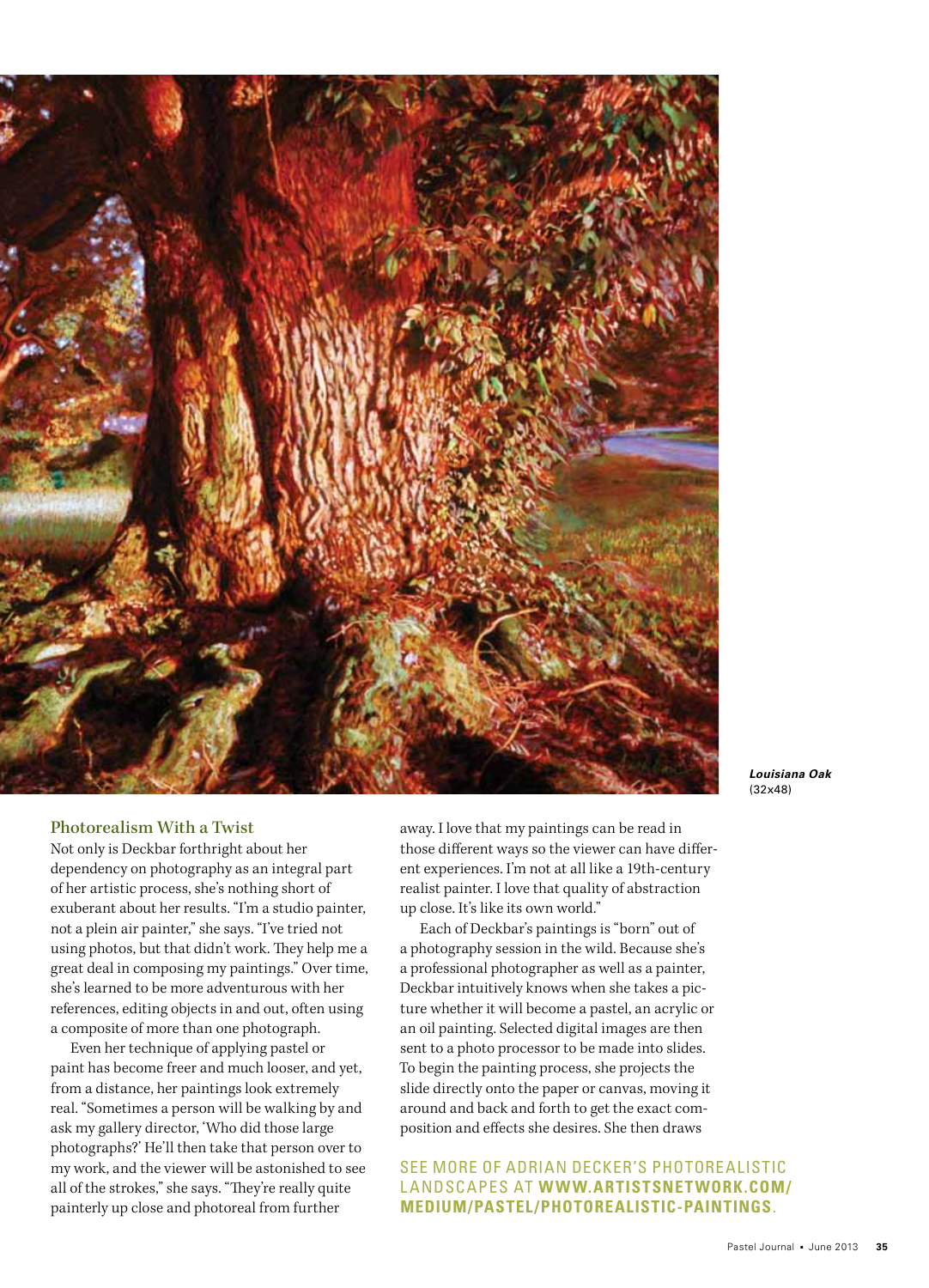

**Beyond the Water's Edge** (39x31)

**Cave Entrance** (opposite; 19½x27½)

> and paints directly over the projection. Later in the process, she'll leave the slide and work from multiple reference photos, sometimes composites, altering the painting to achieve her own creative vision. Deckbar learned the techniques of photorealism from Robert Bechtle, a professor at San Francisco State University and one of America's leading figures in the field of photorealist painting. Bechtle played an influential role in this movement that peaked in the late 1960s and 70s; it experienced a resurgence in the early 2000s in an updated, digitized version known as hyperrealism. "From Bechtle, I also learned how to achieve a glowing look in my paintings and about the huge importance of edges," Deckbar says.

> Generally, Deckbar lightly draws the image with either a pastel pencil or a Nupastel and then proceeds with harder pastels before painting with

softer ones. But she's not averse to gently stroking a harder pastel on top of a much softer one to achieve a glazing or scumbling effect, altering a color value or temperature.

"Over the last 15 years, I haven't blended with my fingers or a tool of any kind to smooth down or desaturate a color," she says. "Instead, I might overlay a pink or red over a green to desaturate it. So I feel, unlike in oils or acrylics, that I need a large palette of pastels to choose from. I might describe my method of painting as linear. It was once said that I 'draw my paintings.' I see myself as a draftsman first, then a painter. I've always had a great love of drawing, for direct mark-making. I feel that looking at a drawing is as personal as looking at someone's diary."

Though photorealistic at a distance, Deckbar's pastel paintings are created with a veritable